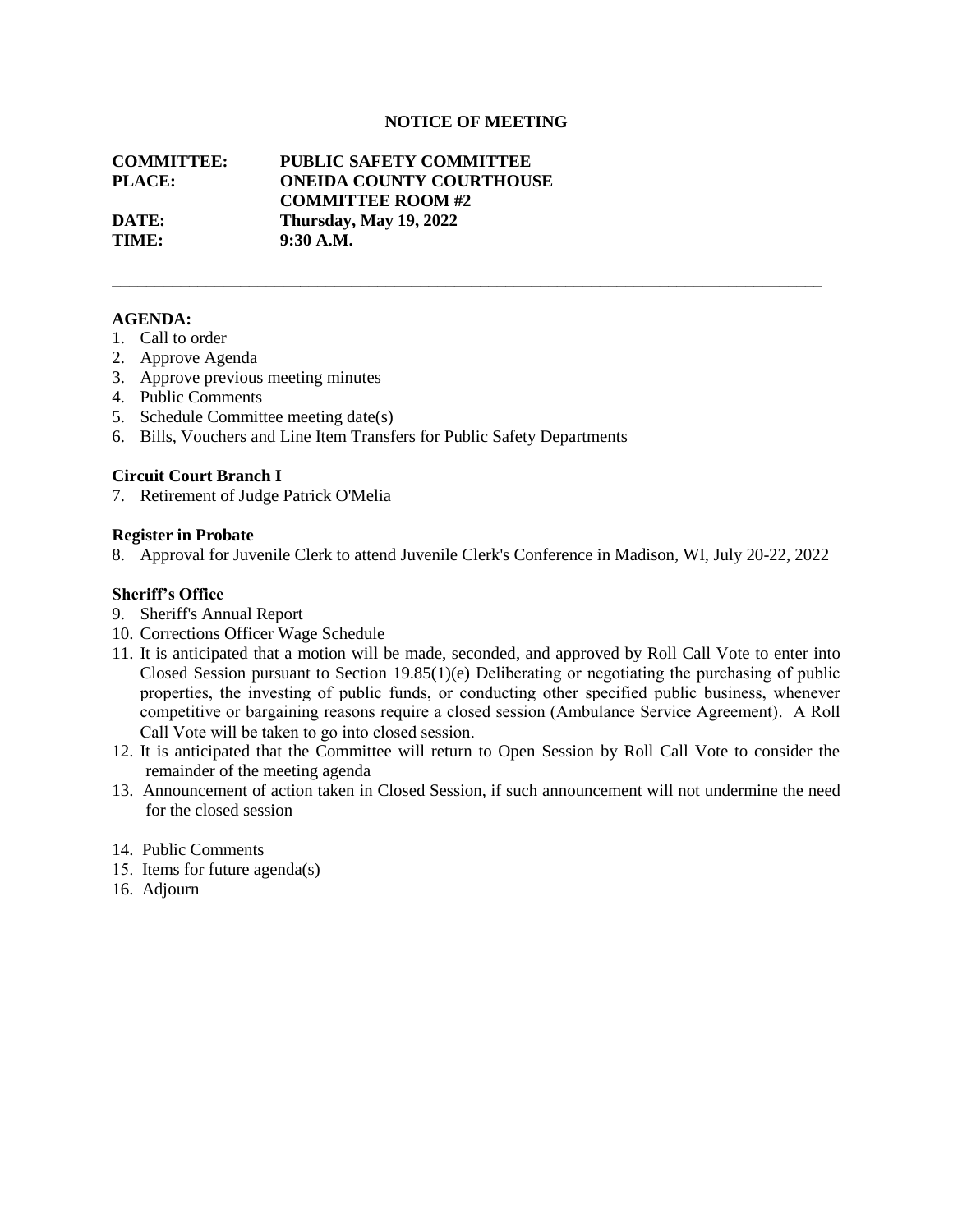# **NOTICE OF POSTING: MIKE TIMMONS, CHAIRPERSON**

**TIME:** 12:30 p.m. **DATE:** May 17, 2022 **PLACE:** Oneida County Courthouse **Notice posted by Andi Seidel, Technical Support-Oneida County Sheriff's Office. Additional information on a specific agenda item may be obtained by contacting the person who posted this notice at 715-361-5167.**

# **NEWS MEDIA NOTIFIED: 1. Northwoods River News Date: 05/17/22 Time: 12:30 p.m. Mail/Fax &/or Email 2. Lakeland Times Date: " Time: " "**

| 3.  | <b>North Star Journal</b>          | <b>Date:</b> | 66 | Time: | 66 | 66 |
|-----|------------------------------------|--------------|----|-------|----|----|
| 4.  | <b>New Radio Group (NRG Media)</b> | Date:        | 66 | Time: | 66 | 66 |
| 5.  | WJFW-TV 12                         | Date:        | 66 | Time: | 66 | 66 |
| 6.  | <b>Tomahawk Leader</b>             | Date:        | 66 | Time: | 66 | 66 |
| 7.  | <b>WXPR Radio Station</b>          | Date:        | 66 | Time: | 66 | 66 |
| 8.  | <b>WCYE Radio Station</b>          | Date:        | 66 | Time: | 66 | 66 |
| 9.  | <b>WRJO Radio Station</b>          | Date:        | 66 | Time: | 66 | 66 |
| 10. | <b>Vilas News Review</b>           | Date:        | 66 | Time: | 66 | 66 |

**Notice is hereby further given that pursuant to the Americans with Disabilities Act reasonable accommodations will be provided for qualified individuals with disabilities upon request. Please call County Clerk/Tracy Hartman at 715-369-6144, with specific information on your request allowing adequate time to respond to your request.**

\*\*\*\*\*\*\*\*\*\*\*\*\*\*\*\*\*\*\*\*\*\*\*\*\*\*\*\*\*\*\*\*\*\*\*\*\*\*\*\*\*\*\*\*\*\*\*\*\*\*\*\*\*\*\*\*\*\*\*\*\*\*\*\*\*\*\*\*\*\*\*\*\*\*\*\*\*\*